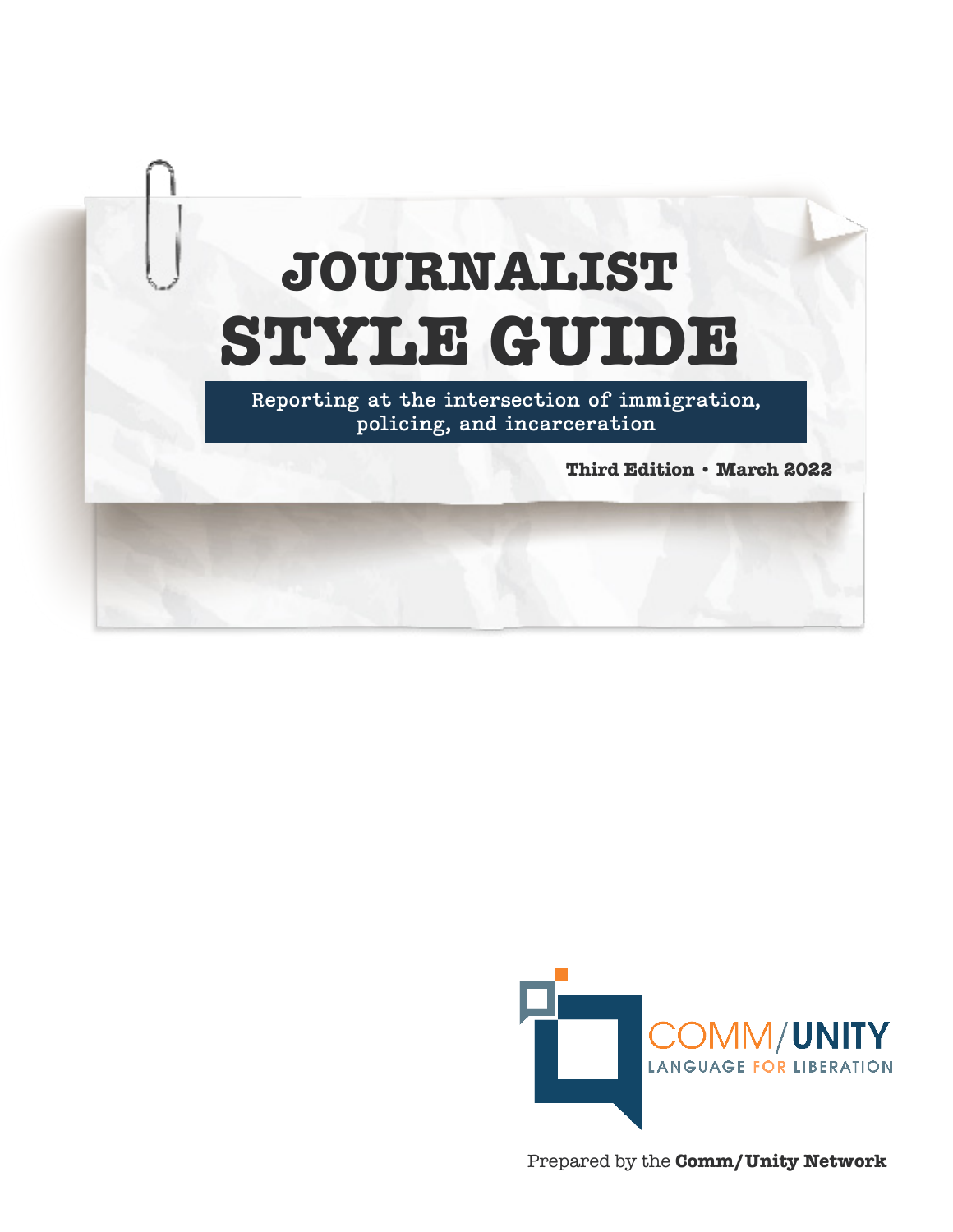#### **NOTE:**

The first edition of this style guide was released a year ago, at a pivotal moment to defend Black lives in the United States. Since then, the U.S. has continued to grapple with issues surrounding systemic racism, including at the intersection of mass incarceration and the immigration system.

#### INTRODUCTION

Across the U.S., there is unprecedented recognition that policing and incarceration have led to the criminalization of Black people and communities of color. Data has also shown that federal policies which co-mingle policing and incarceration with deportation have deeply hurt immigrants of color, with [disproportionate](https://www.theatlantic.com/politics/archive/2017/12/the-double-punishment-for-black-immigrants/549425/) harm to Black immigrants.

Meanwhile, the number of people held in Immigration and Customs Enforcement (ICE) detention has skyrocketed in the first half of 2021. Longstanding issues of medical neglect fueled ICE's highest death rate in detention in fiscal year 2020. About a third of those who lost their lives in ICE custody in FY 2020 had tested positive for COVID-19, indicating that immigrants in detention remain at risk of abuse and neglect on multiple fronts. Often with the leadership of Black immigrants, detained people continue to organize—with a [new report](https://www.cnn.com/2021/06/23/politics/ice-immigrants-hunger-strikes-force-fed/index.html) showing that ICE subjected detained people on hunger strike to force-feeding.

It remains crucial to portray the full humanity and life experiences of people facing detention and deportation.

#### FOR EDITORS AND REPORTERS

A growing number of publications and editors are assessing their use of language and the way stories about systemic racism are told. A June 2020 article in the Economist [notes,](https://www.economist.com/books-and-arts/2020/06/12/language-is-a-telling-clue-to-unacknowledged-racial-attitudes) "Seeing the bias in even innocently intended language is a first step towards understanding that there is still work to do."

Last year, the Associated Press **[adopted](https://apnews.com/71386b46dbff8190e71493a763e8f45a)** the longstanding practice of many news outlets in capitalizing the word Black; a decision we applaud. Earlier this decade, many newsrooms, including AP, [decided](https://blog.ap.org/announcements/illegal-immigrant-no-more) to stop using the word "illegal" as a noun to describe immigrants without documents.

We hope this guide is a meaningful contribution to conversations in the newsrooms around language and storytelling regarding immigrants who have had contact with the criminal justice system. In this new edition, we have added new recommendations regarding photographs, mugshots, and B-roll, as well as updating key data where relevant and updating our list of sources. Since initial publication, we are glad to see additional style guides emerge relating to people impacted by the criminal-legal system, including The Marshall Project's "[Language Project](https://www.themarshallproject.org/2021/04/12/the-language-project)" in April 2021.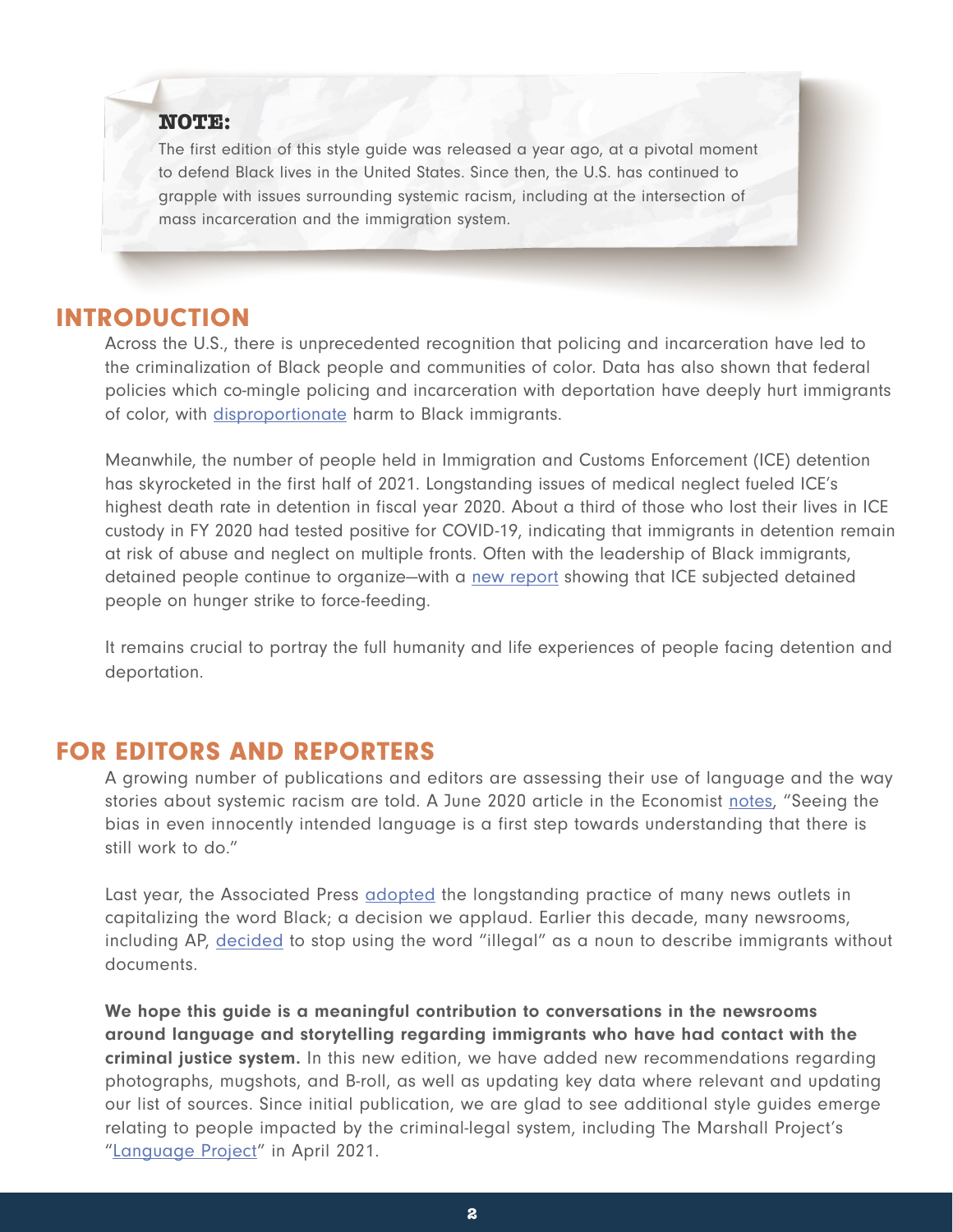## ,,,,,,,,,,,,,,,,,,,,,

### **TABLE OF CONTENTS**

#### I. Background

- 1. Multiple layers of injustice
- 2. Beyond the labels
- 3. COVID-19 context

#### II. Key information and recommendations

- 1. The criminal legal system
	- A. Brief background and recommendations
	- B. Chart: Problematic terms to reconsider
- 2. The immigration system
	- A. Chart: Problematic terms to reconsider
	- B. Background
- 3. Suggestions for interviewing a person with a conviction who is facing detention/deportation
- 4. Immigration Status: An Irrelevant Factor
- 5. When ICE sensationalizes cases
- 6. Avoiding oversimplification
	- A. Chart: Problematic concepts to reconsider
- 7. Sources
- 8. Photographics, mugshots and B-roll

#### III. Who We Are: About the Comm/Unity Network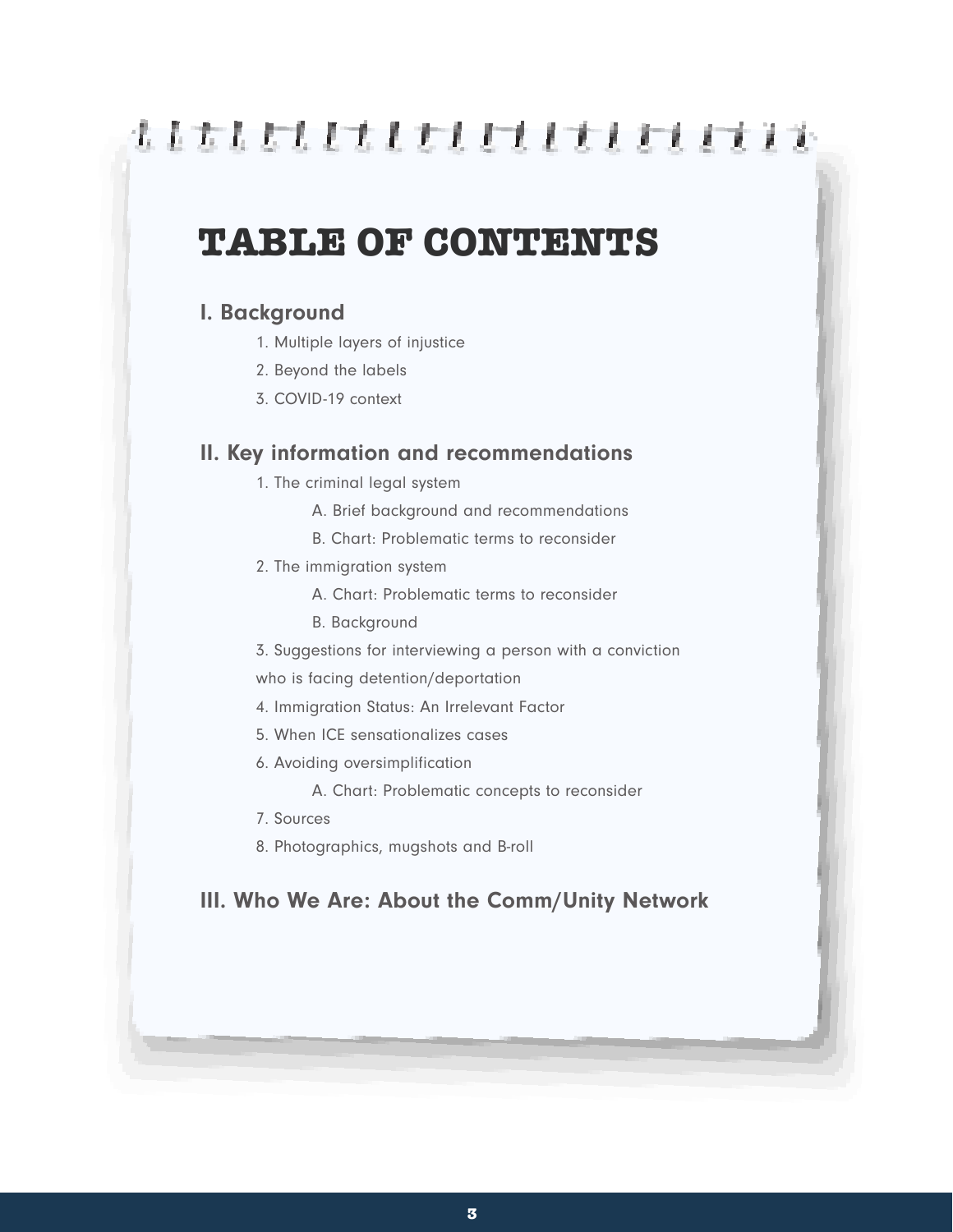## **BACKGROUND**

#### MULTIPLE LAYERS OF INJUSTICE

People facing deportation, including those in detention, come from a variety of backgrounds and experiences. This includes people fleeing dangerous conditions, green card holders, visa holders, and long-term undocumented residents of the U.S. Among them are community members who have had contact with the U.S.' flawed criminal legal system, including arrests by local police and/ or convictions. A growing body of research has [demonstrated](https://www.sentencingproject.org/publications/un-report-on-racial-disparities/) the criminal legal system suffers from severe obstacles to equal justice which have led to tremendous racial disparities, with particular harm to Black people.

But in direct contradiction to criminal justice reform efforts, Immigration and Customs Enforcement (ICE) funnels people who have already been deemed eligible for release from prisons or jails into its sprawling system of immigration detention and deportation. An increasing number of [lawmakers](https://www.facebook.com/watch/live/?v=431587804451817) and experts have questioned this extra layer of punishment, which comes after a person has completed their time in the criminal legal system, as unethical and unnecessary. ICE targets green card holders and those without current status alike.

#### BEYOND THE LABELS

Journalists have [documented](https://www.topic.com/ice-and-the-banality-of-spin) that ICE routinely uses inflammatory language to dehumanize immigrants, including people with past records.

People with past records include [survivors of violence](https://theappeal.org/i-was-in-constant-fear-immigrant-faces-deportation-after-prison-for-domestic-dispute/) and people who have fled war and [genocide.](https://www.sacbee.com/news/california/article243077046.html) They include people who have been subjected to [racial profiling](https://www.vox.com/identities/2019/9/30/20875821/black-immigrants-school-prison-deportation-pipeline) and people who have changed [their lives](https://chicago.suntimes.com/2019/12/10/20993982/chicago-immigration-alejandra-cano-chile-deportation-political-asylum-shoplifting) after past mistakes. They include people who were [stripped of their green cards](https://www.washingtonpost.com/local/immigration/federal-judge-revokes-green-card-orders-deportation-of-virginia-activist-alejandra-pablos/2018/12/12/fac5f3ea-fe40-11e8-862a-b6a6f3ce8199_story.html) under laws members of Congress have denounced as discriminatory, as well as people who currently lack immigration status due to the federal government's inability to create a workable immigration process. They have family or loved ones hurt by their absence who eagerly await and often advocate for their release.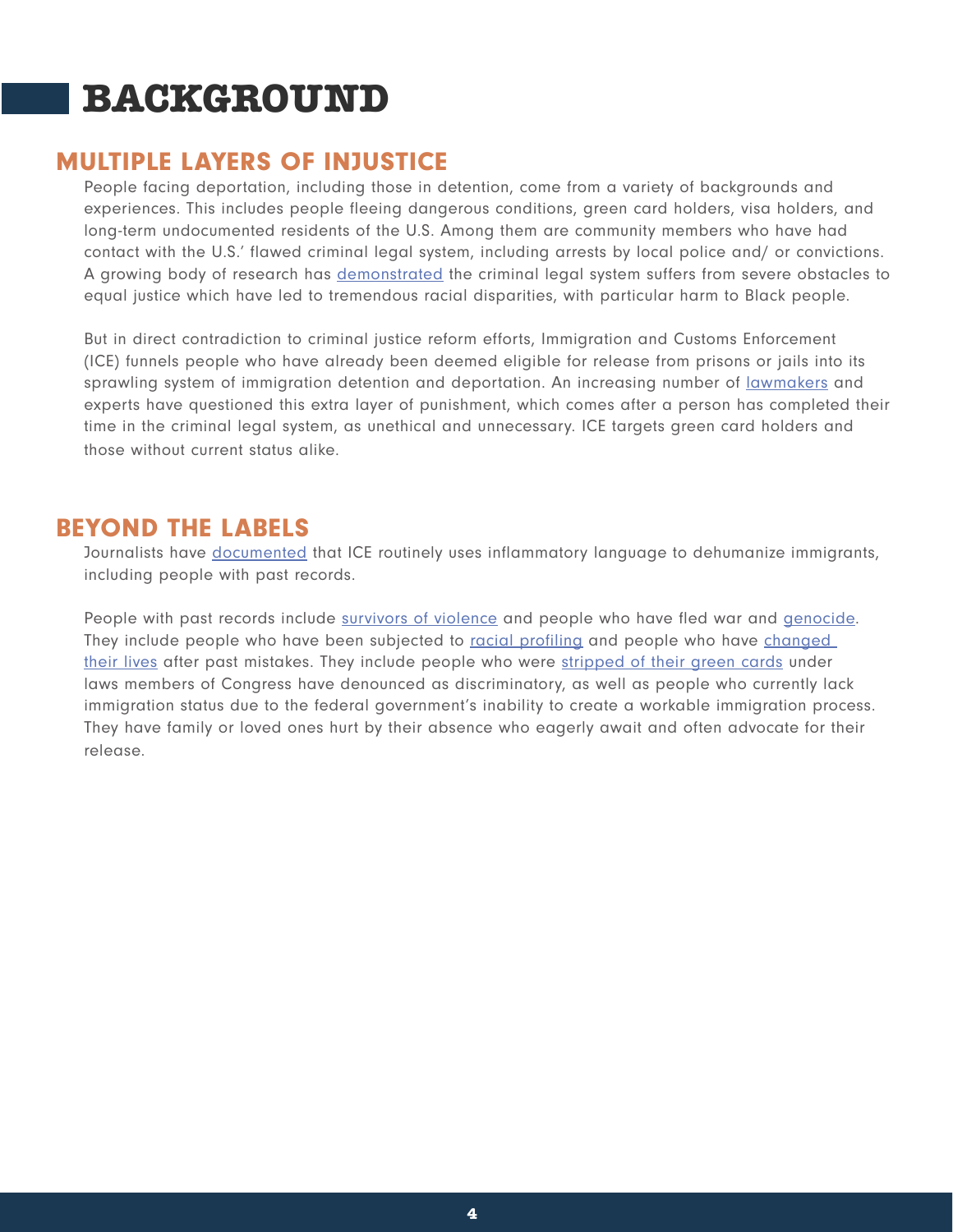# **KEY INFORMATION AND RECOMMENDATIONS**

In recent years, health professionals and experts have [called](https://www.ncbi.nlm.nih.gov/pmc/articles/PMC6240232/) for "people-centered" language when describing individuals in the criminal justice context. Additionally, over the last decade, many newsrooms have changed their style guides to avoid terms that are pejorative toward immigrants. The following recommendations address the intersection of these two issues.

### THE CRIMINAL LEGAL SYSTEM

#### BRIEF BACKGROUND AND RECOMMENDATIONS

- As numerous scholars have [documented,](https://www.usatoday.com/story/news/nation/2020/06/07/black-lives-matters-police-departments-have-long-history-racism/3128167001/) the roots of systemic racism in policing extend back to the [era of slavery.](https://www.washingtonpost.com/outlook/2020/05/30/violence-minneapolis-is-rooted-history-racist-policing-america/)
- The U.S. currently incarcerates more people than any other nation on earth: 2.3 million people as of [March 2020.](https://www.prisonpolicy.org/reports/pie2020.html) According to [The Sentencing Project](https://www.sentencingproject.org/publications/un-report-on-racial-disparities/):
	- "African American adults are 5.9 times as likely to be incarcerated than whites and [Latinxs] are 3.1 times as likely."
	- "The United States in effect operates two distinct criminal justice systems: one for wealthy people and another for poor people and people of color."
- 70% of all U.S. adults have committed an offense that could lead to incarceration, according to [Politifact](https://www.politifact.com/factchecks/2014/dec/08/stephen-carter/watch-out-70-us-have-done-something-could-put-us-j/), showing the vast reach of criminalization in the United States.
- A nationwide [poll](https://www.nytimes.com/2017/08/11/us/crime-victims-poll-trump-agenda.html) published in 2017 found most crime survivors "prefer investments in rehabilitation and treatment over increased incarceration and the deportation of immigrants." Innovative scholars have long argued that mass incarceration is [unnecessary.](https://www.nytimes.com/2019/04/17/magazine/prison-abolition-ruth-wilson-gilmore.html)

#### PROBLEMATIC TERMS TO RECONSIDER

| <b>PROBLEMATIC TERM</b>                     | <b>CONCERNS</b>                                                                                                                                    | <b>ALTERNATIVES</b>                 |
|---------------------------------------------|----------------------------------------------------------------------------------------------------------------------------------------------------|-------------------------------------|
| "Criminal;"<br>"convicted criminal"         | Even former prosecutors have noted<br>that "criminal" is a vague term that<br>covers a vast array of conduct.                                      | Person, person with a<br>conviction |
| "Felon;" "convict;"<br>"ex-con;" "offender" | As health experts have noted, this<br>carries a significant amount of stigma.<br>These terms may paint an overly<br>simplistic picture to readers. | Person with a felony<br>conviction  |

A discussion of additional terms, based on the perspective of incarcerated people themselves, is available in [this article](https://www.themarshallproject.org/2015/04/03/inmate-prisoner-other-discussed) from the Marshall Project.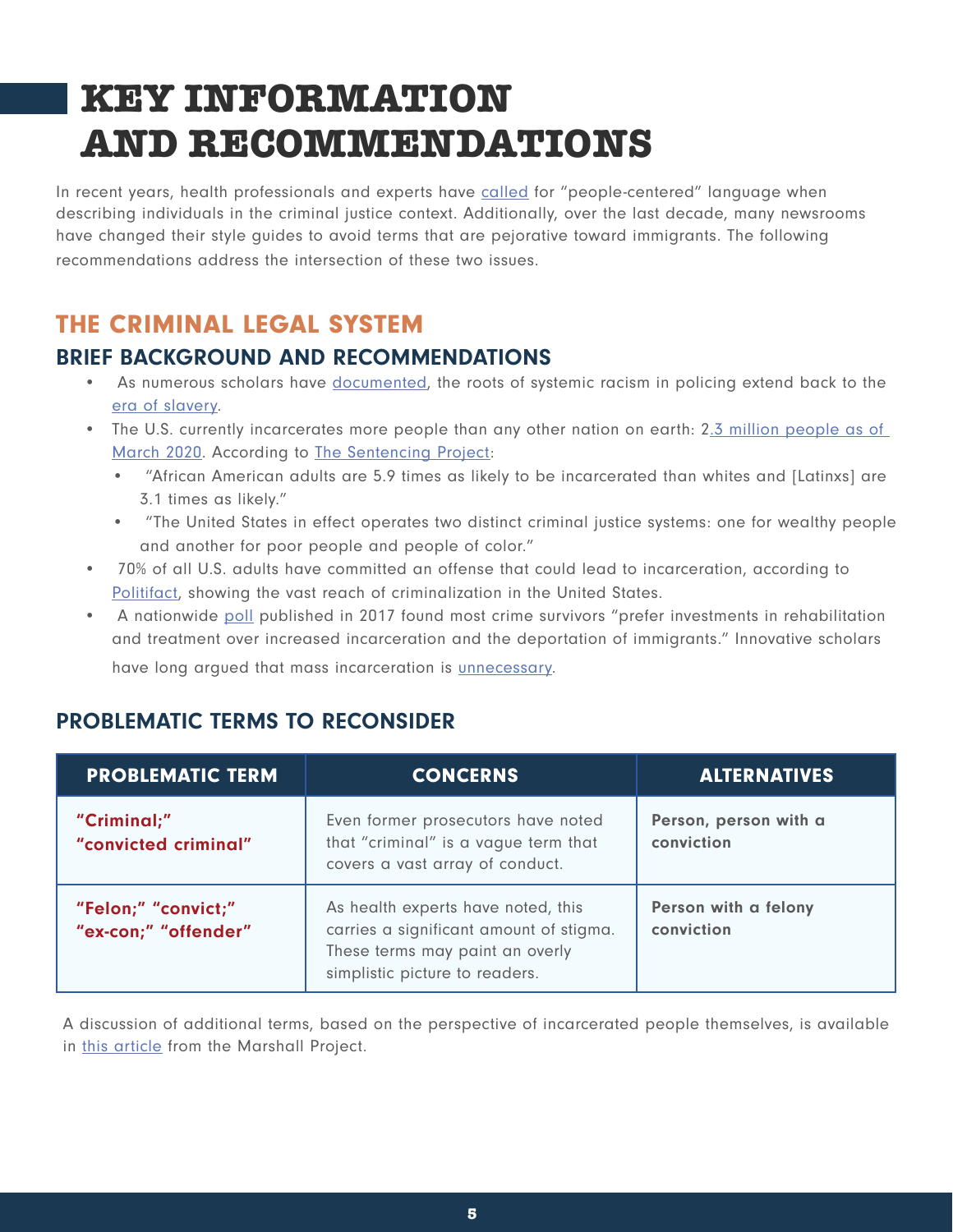#### THE IMMIGRATION SYSTEM

Creating sharp dichotomies between those deemed "criminal" as opposed to those deemed "noncriminal" obscures systematic racial disparities, the complexity of the law at play in both the immigration and criminal legal systems, and individuals' life circumstances.

A 2016 [report](http://www.stateofblackimmigrants.com/) by the Black Alliance for Just Immigration found "while Black immigrants make up only 7.2%

"...while **Black immigrants** make up only **7.2% of the noncitizen population** in the U.S., they make up **20.3%** of **immigrants facing deportation**... on criminal grounds..."

of the noncitizen population in the U.S., they make up 20.3% of immigrants facing deportation … on criminal grounds." Additionally, Black immigrants are 6 times [more likely](https://www.icij.org/investigations/solitary-voices/u-s-isolates-detained-immigrants-from-majority-black-countries-at-high-rate-study-finds/) to be locked in solitary confinement while in detention. This reality has all too often been ignored in the discourse around immigration and criminalization, leading to the erasure of Black immigrants.

| <b>PROBLEMATIC TERM</b> | <b>CONCERNS</b>                                                                                                                                                                                                                                                                                                                                                                                                                | <b>ALTERNATIVES</b>                                                                                                                                                                |
|-------------------------|--------------------------------------------------------------------------------------------------------------------------------------------------------------------------------------------------------------------------------------------------------------------------------------------------------------------------------------------------------------------------------------------------------------------------------|------------------------------------------------------------------------------------------------------------------------------------------------------------------------------------|
| "Illegal immigrant"     | This term ignores the complexities of<br>immigration status and has been widely<br>rejected by news organizations over the<br>last several years.                                                                                                                                                                                                                                                                              | Undocumented immigrant,<br>Immigrant without current<br>status                                                                                                                     |
| "Aggravated felon"      | "Aggravated felony" is a complicated<br>"term of art" introduced by harsh<br>immigration laws. The term has little<br>connection with its colloquial meaning<br>and includes a vast range of conduct.                                                                                                                                                                                                                          | Formerly incarcerated<br>immigrant, Person with a<br>criminal record, or<br>Person convicted/charged<br>with a crime considered<br>an 'aggravated felony'<br>under immigration law |
| "Deported felon"        | "Felon" is a charged term that<br>Deported person,<br>Person who was deported<br>focuses on one narrow aspect of a<br>person's identity and tells readers<br>after completing a sentence<br>nothing about the circumstances of<br>the individual's life. It is worth noting<br>that anti-immigrant organizations have<br>for several decades sought to use<br>this term to build a narrative which<br>criminalizes immigrants. |                                                                                                                                                                                    |

#### PROBLEMATIC TERMS TO RECONSIDER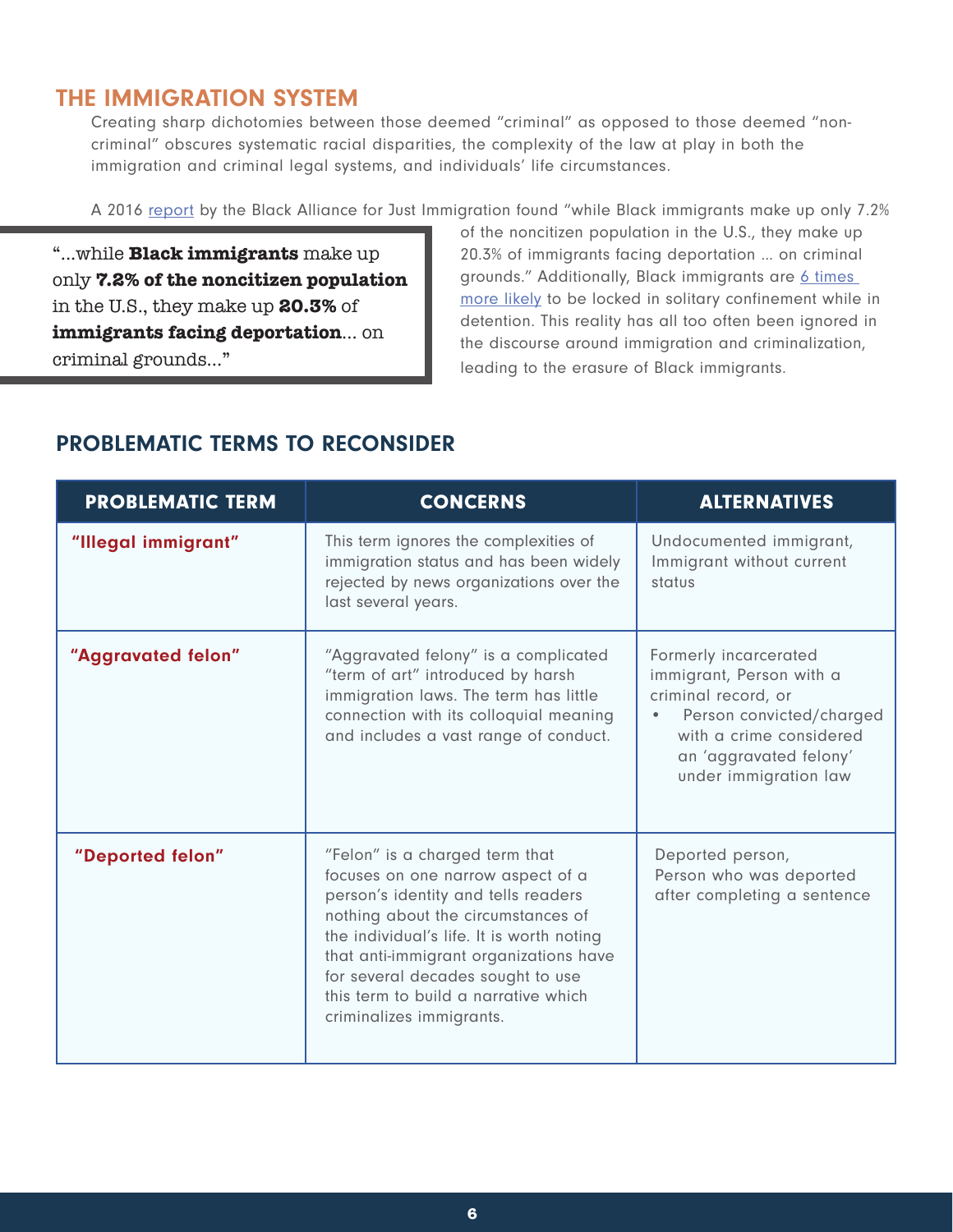| <b>PROBLEMATIC TERM</b>                        | <b>CONCERNS</b>                                                                                                                                                                                                                                                                                                                                                                                                                       | <b>ALTERNATIVES</b>                                                  |
|------------------------------------------------|---------------------------------------------------------------------------------------------------------------------------------------------------------------------------------------------------------------------------------------------------------------------------------------------------------------------------------------------------------------------------------------------------------------------------------------|----------------------------------------------------------------------|
| "Felon committing illegal<br>entry or reentry" | The 1929 law creates a vicious cycle<br>where people are separated from their<br>families, deported, and when they<br>seek to return home, they are convicted<br>of misdemeanors and felonies.<br>Systematically labeling immigrants<br>as "criminals" and "felons," through<br>language and law, has been a tactic<br>used by white supremacists going back<br>to the one who originally sponsored<br>this law nearly a century ago. | Person seeking to return to<br>the U.S.                              |
| "Criminal alien"                               | "Alien" is an offensive term; and<br>together, these two words risk<br>sensationalizing the issue.                                                                                                                                                                                                                                                                                                                                    | Formerly incarcerated<br>immigrant, Person with a<br>criminal record |

#### BACKGROUND: THE LEGAL ARCHITECTURE OF CRIMINALIZATION

- Harsh laws passed in 1996 vastly [expanded](http://immigrantjusticenetwork.org/wp-content/uploads/2020/02/2019.11-New-Way-Forward-backgrounder_FINAL_12.6.pdf) the grounds for deportation, while curtailing due process and barring judges from considering the individual circumstances of a person's life in many cases. These laws, which tied the immigration system to the criminal legal system, also automatically strip many green card holders of immigration status. Due to these laws, ICE targets people for deportation after they have completed their sentence or been deemed eligible for release, sometimes decades later. Even conservative republicans came to [regret](https://www.washingtonpost.com/wp-srv/WPcap/2000-03/05/080r-030500-idx.html) some of the laws' impacts.
- "Unauthorized entry" and "reentry" to the United States were made crimes (under criminal law) due to legislation sponsored by "unrepentent" white supremacist Senator Coleman Blease in 1929, as the Washington Post [reported](https://www.washingtonpost.com/nation/2019/06/27/julian-castro-beto-orourke-section-immigration-illegal-coleman-livingstone-blease/) last year.

#### FURTHER BACKGROUND

- U.S. law generally considers most issues related to immigration detention and deportation to be matters under "civil" or administrative law. This has several little-understood implications.
	- In civil proceedings, unlike criminal proceedings, legal representation is not guaranteed. People must find or pay for their own attorneys. Legal experts note there is no other area of U.S. law where detained people must advocate for their liberty against trained government lawyers without guaranteed legal representation.
	- Yet under immigration law, the Department of Homeland Security (DHS) can nonetheless deprive immigrants of liberty during deportation proceedings, and even deport many people without a hearing.
	- The "civil" nature of immigration detention also means that ICE has significant authority to quickly free people from detention. Unfortunately, ICE rarely exercises its discretion in this manner, particularly for people with prior interactions with the criminal legal system.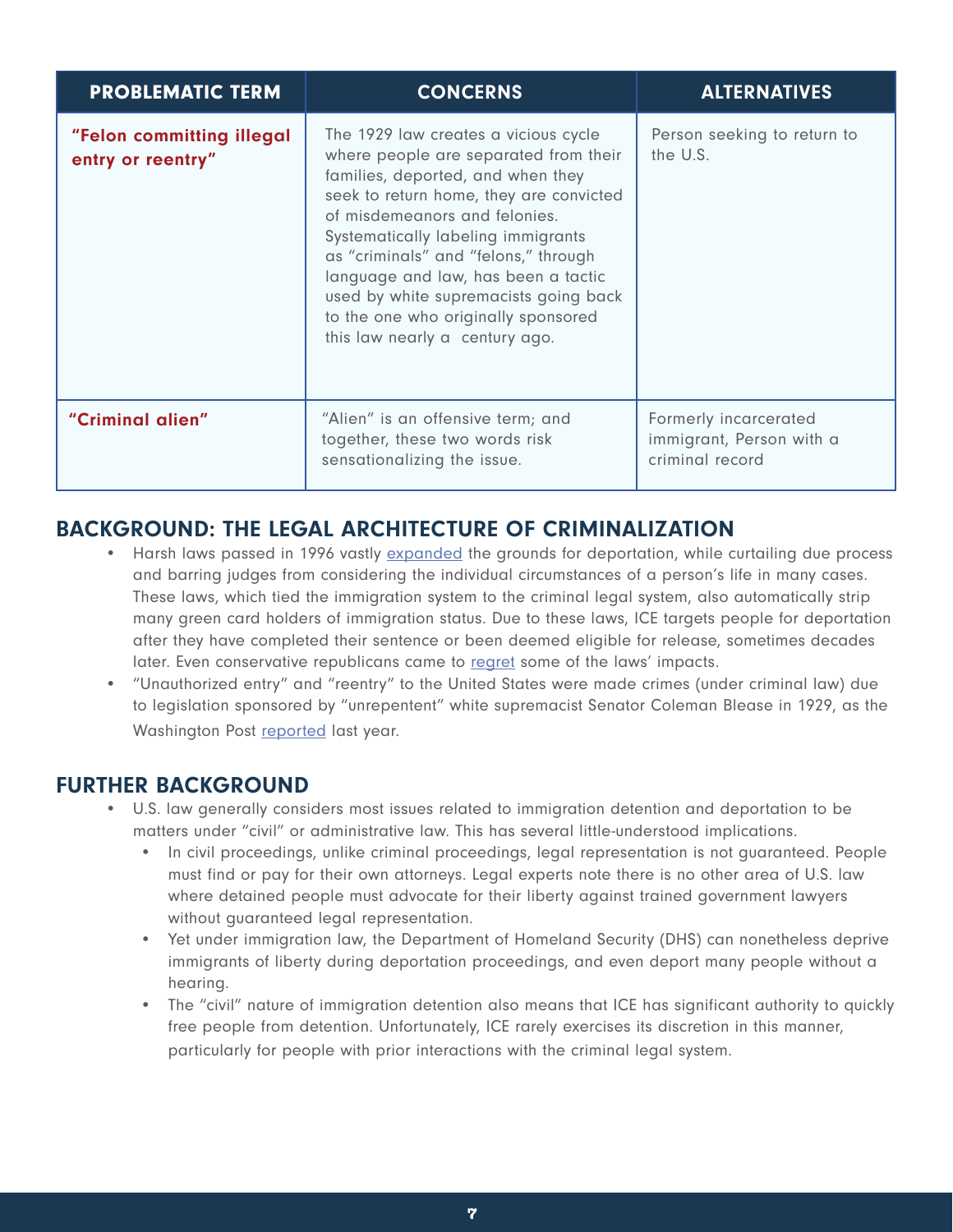#### THE IMMIGRATION SYSTEM

- Portray people in their full humanity. Describe their aspirations and hopes, interests, family and community life, the challenges they've faced in life and how they have changed over the years.
- If a person facing detention or deportation is being interviewed for a short comment or reaction, but they are not the focus of the story, consider whether it is necessary to ask about, and/or mention, whether they have a criminal record. Is it a relevant detail in the context of the overall story, or does it distract from the piece?
- If you mention the conviction, it is important to dedicate sufficient space in the story possibly a paragraph to give appropriate context to the person's life circumstances. Consider these factors:
	- How long ago did the conviction occur?
	- What were the circumstances in the person's life at the time? Were they experiencing violence or trauma? How has the person's life changed since?
	- How would the person's continued detention or deportation affect their family and loved ones, including U.S. citizens?
	- The support the person may have from the broader community.
	- What resources did the person have or lack to contest the criminal charges they faced prior to being turned over to ICE? What was the quality of legal representation they received, and how might this have affected what they pleaded to or were convicted of? How would someone with greater economic resources have fared?

#### IMMIGRATION STATUS: AN IRRELEVANT FACTOR

Immigration status is an irrelevant factor and drawing attention to it can be interpreted as bigotry. $^{\rm 1}$  Moreover, determining immigration status is a complex and nuanced process.

The only exception is when individuals, of free will and informed consent, choose to speak about their immigration status or their relationship to the immigration system themselves, particularly when they may be facing deportation or detention.

In a case where a person is accused of committing a crime, the person's possible immigration status is, as noted, an irrelevant factor. It is inaccurate and harmful to single out one unrelated facet of someone's identity as the cause for their actions. News outlets should not investigate or reveal a person's immigration status, as doing so raises profound ethical and bias considerations and can be interpreted as bigotry.

Additionally, scholars have long noted that a racial double-standard clearly exists in news coverage of high-profile shootings, with shooters who are white men often portrayed as "lone wolves" suffering from mental health issues, while coverage of people of color involved in shootings frequently perpetuates harmful stereotypes and demonizes the entire community to which the person belongs.

- University of Pennsylvania Professor Anthea Butler argued in a 2015 Washington Post op-ed, "[Shooters of color](https://www.washingtonpost.com/posteverything/wp/2015/06/18/call-the-charleston-church-shooting-what-it-is-terrorism/) [are called 'terrorists' and 'thugs.' Why are white shooters called 'mentally ill'?"](https://www.washingtonpost.com/posteverything/wp/2015/06/18/call-the-charleston-church-shooting-what-it-is-terrorism/) that media narratives falsely portray "violence by [B]lack and Muslim people [as] systemic, demanding response and action from all who share their race or religion" and "motivated purely by evil intent instead of external injustices."
- A 2017 reported entitled ["Latinos in TV network news 2008-2014: Still mostly invisible and problematic](https://www.researchgate.net/publication/312577225_Latinos_in_TV_network_news_2008-2014_Still_mostly_invisible_and_problematic)" found that: ".... when not completely excluded from American media, Latinos are shown in a very limited array of contexts—most recently related to immigration, crime, and other social problems—and characterized as possessing a recurrent set of undesirable traits, many of them described in demeaning terms."
- See also: [Picturing immigration: how the media criminalizes immigrants](https://www.tandfonline.com/doi/abs/10.1080/21565503.2018.1484375?scroll=top&needAccess=true&journalCode=rpgi20)

In this context, singling out immigration status only adds to the existing racial bias documented by these pieces and others.

<sup>1</sup> This language is adapted from the Associated Press' existing guidance regarding coverage of race.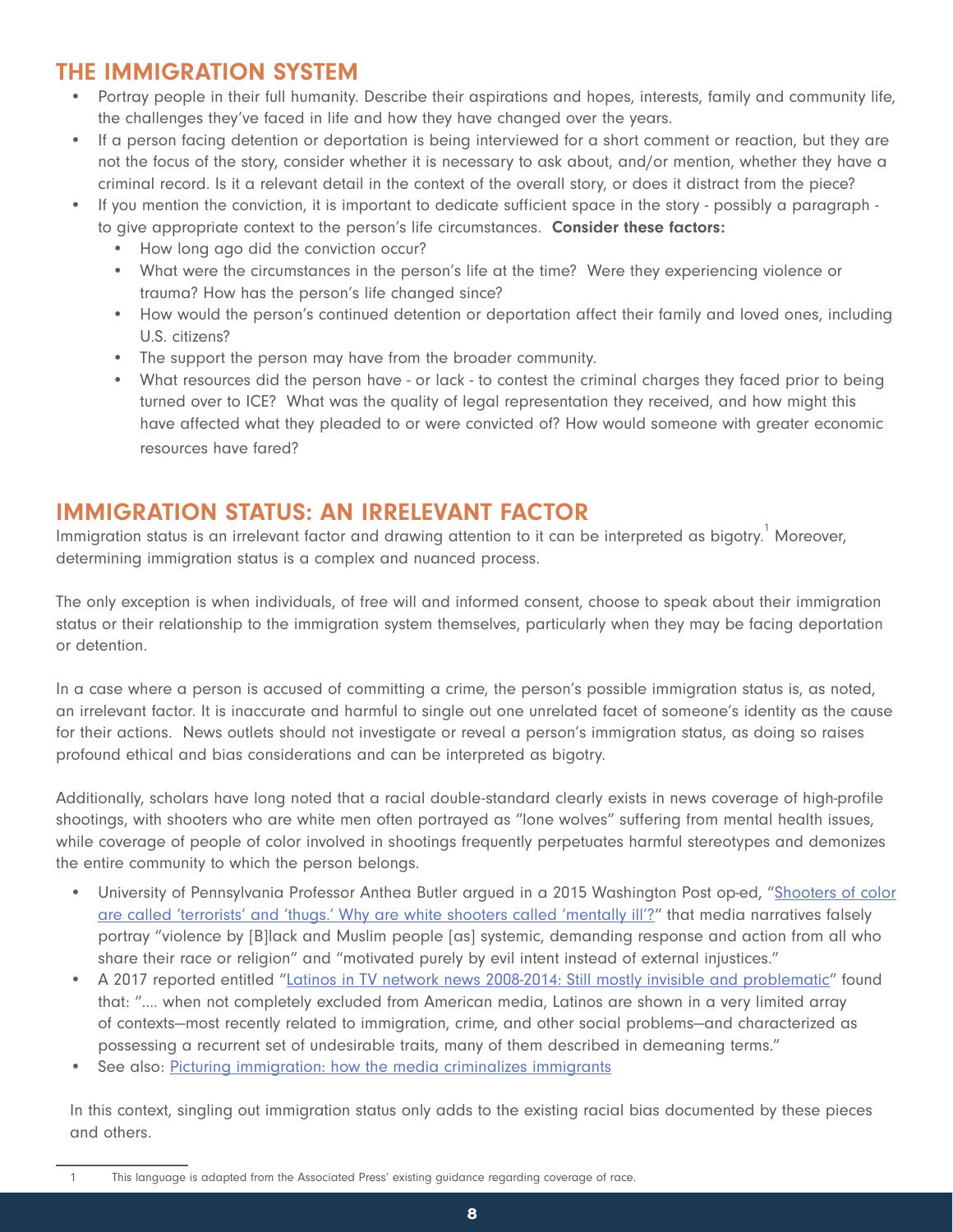#### WHEN ICE SENSATIONALIZES CASES

In fact, scholars have noted that one of Immigration and Customs Enforcement's key tactics is to publicize sensational information regarding crimes allegedly committed by immigrants. Local police and Sheriffs departments may engage in the same tactics. Again, such an attempt to single out one unrelated aspect of people's identity as the cause of their actions, and thus scapegoat and demonize immigrants as a whole, has drawn profound concern from [historians](https://www.theatlantic.com/politics/archive/2017/03/trump-scapegoats-unauthorized-immigrants-for-crime/518238/) and civil rights leaders.

It bears noting that ICE has a significant record of misrepresenting the truth. An agency spokesperson resigned in 2018 saying he was asked to "[flat-out lie.](https://www.vox.com/2018/6/28/17514964/ice-spokesperson-flat-out-lie)" Internal ICE emails [published](https://theintercept.com/2017/10/04/ice-raids-trump-immigration-deportation/) by The Intercept in 2017 illustrate the agency's concerted attempts to exaggerate the severity of cases. The acting Chief of Staff for ICE's Enforcement and Removal Operations told agents:

> "Please put together a white paper covering the three most egregious cases," adding: "If a location has only one egregious case — then include an extra egregious case from another city."

ICE appeared to be taking a similar approach during the pandemic, publicizing the charges and convictions of medically vulnerable individuals, despite the fact they have been ordered released from detention by court order.

Again, this style guide notes that immigration status is an irrelevant factor.

#### Key questions to consider in response to ICE press statements

- Is the information accurate? (At times, new information emerges about a case months or years after the fact.)
- Is ICE attempting to paint all immigrants with a broad brush, and/or attempting to paint immigration status as the cause of someone's actions? What other voices can provide an alternate perspective?
- What is the political agenda of those advancing the story?
- Even in highly charged and politicized cases, how can the principles of due process, and the right to a fair trial, be respected?
- Family members of people who pass away from COVID-19 may be experiencing intense trauma and psychological distress. It is important to consider how coverage that focuses on an individual's contact with the criminal legal system could further traumatize grieving family members.
	- It is also important to bear in mind that the family members and loved ones of detained people who contract COVID-19 will be experiencing psychological distress.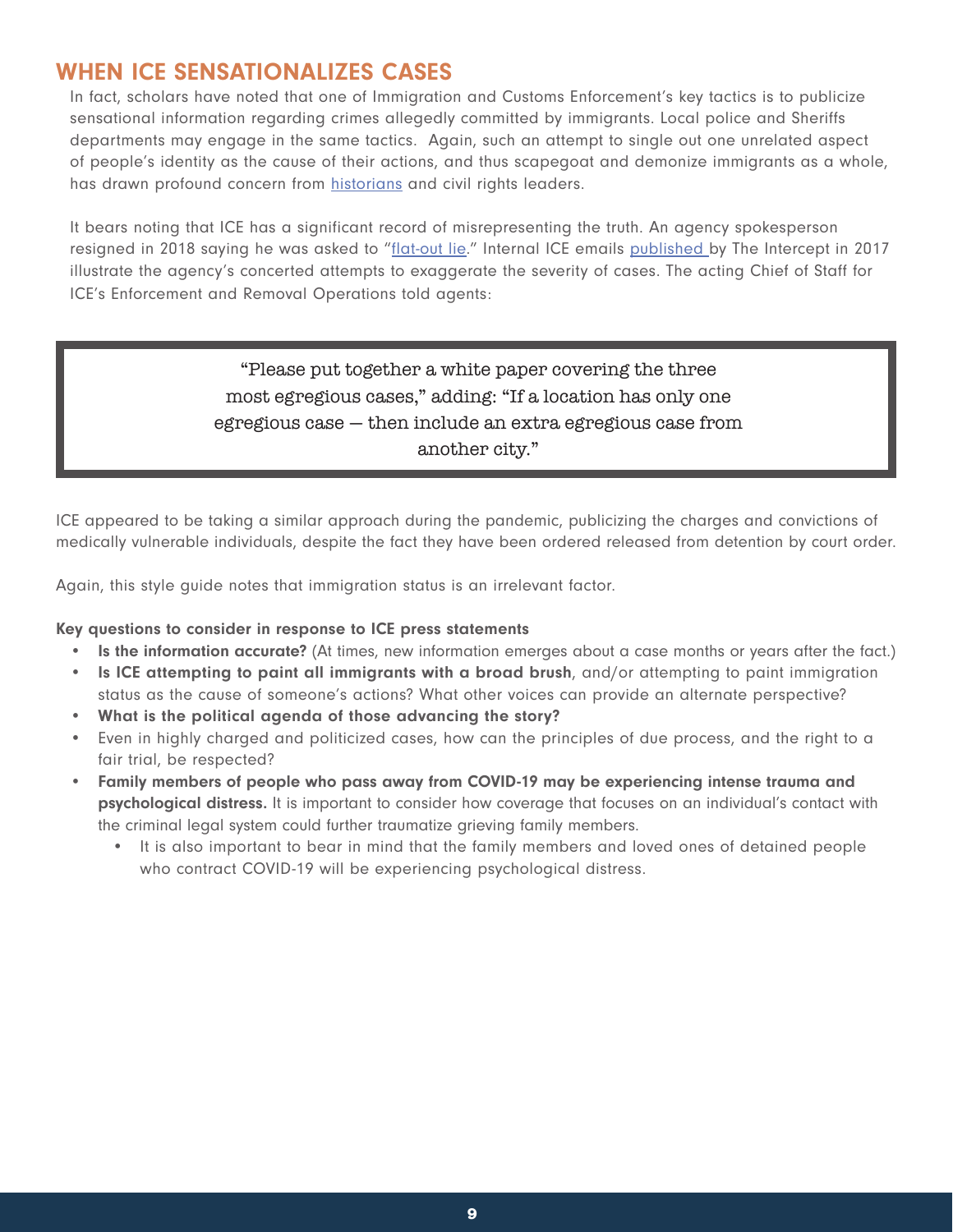#### AVOIDING OVERSIMPLIFICATION

There is a stark ethical question one should ask when seeking to distinguish between data points about detained individuals' past interaction with U.S. legal systems: should a person's safety behind bars rely on whether they have been labeled "criminal"?

Over the course of the last year, ICE and Border Patrol detained hundreds of thousands of people in total. While individuals held in these systems are generally detained under civil immigration laws, most are held in the same jails and prisons that also incarcerate people serving criminal sentences, or have been used for that purpose in the past. Because of this, many people, including journalists, feel compelled to distinguish between immigrants in civil custody and people serving time in criminal custody, and to distinguish between people labeled "non-criminal" vs "criminal" in immigration custody.

However, making these distinctions detracts from the overly punitive, unjust, and inhumane conditions all people caught up in both legal systems are facing. And it obscures the complexities of the criminal legal system, where colloquial connotations do not always align with technical definitions.

| <b>CURRENT CONCEPT</b>                                                            | <b>CONCERNS</b>                                                                                                                                                                                                                                                                                                                                                                                                                   | <b>ALTERNATIVES</b>                                                                                                                                                                                                                                                                                                                                                                                                         |
|-----------------------------------------------------------------------------------|-----------------------------------------------------------------------------------------------------------------------------------------------------------------------------------------------------------------------------------------------------------------------------------------------------------------------------------------------------------------------------------------------------------------------------------|-----------------------------------------------------------------------------------------------------------------------------------------------------------------------------------------------------------------------------------------------------------------------------------------------------------------------------------------------------------------------------------------------------------------------------|
| "Most detained<br>immigrants are<br>non-criminals and thus<br>should be released" | Individuals in detention who do have contact with<br>the criminal legal system - a system with profound<br>racial disparities - have already completed their<br>sentence or been deemed eligible for release.<br>How long is it reasonable to apply the "criminal"<br>label?<br>In light of the threat posed by the pandemic,<br>should a person's safety behind bars rely on<br>whether they have received the "criminal" label? | Coverage could focus on the medical<br>vulnerability of individuals; the authority<br>ICE has to quickly release individuals;<br>family and community connections.<br>[Note: At the same time, advocates<br>are supporting calls to release all<br>people from jails and prisons.<br>Incarcerated people's lives are<br>equally at risk regardless what<br>agency's custody they are in.]                                   |
| "Violent offenders"                                                               | This simple term masks the complexity of criminal<br>law; with many crimes which may sound 'violent'<br>lacking any element of harm and vice-versa.<br>It is also important to consider how much time has<br>passed since the person received or completed<br>the sentence.                                                                                                                                                       | Consider whether it is necessary and<br>relevant to mention the conviction. If<br>you determine it is necessary to cover<br>a person's record, the following may<br>help convey a fuller picture of the<br>person's life:<br>Include not only the conviction, but<br>the life circumstances surrounding<br>it and the time.<br>Allow space to describe how the<br>$\bullet$<br>individual's life may have since<br>changed. |
| <b>Sweeping references to</b><br>"rapists, murderers, and<br>sex offenders"       | This language has been used to fuel<br>stereotypes and demonize immigrants<br>and people of color.                                                                                                                                                                                                                                                                                                                                | Specific descriptions of facts<br>and circumstances.                                                                                                                                                                                                                                                                                                                                                                        |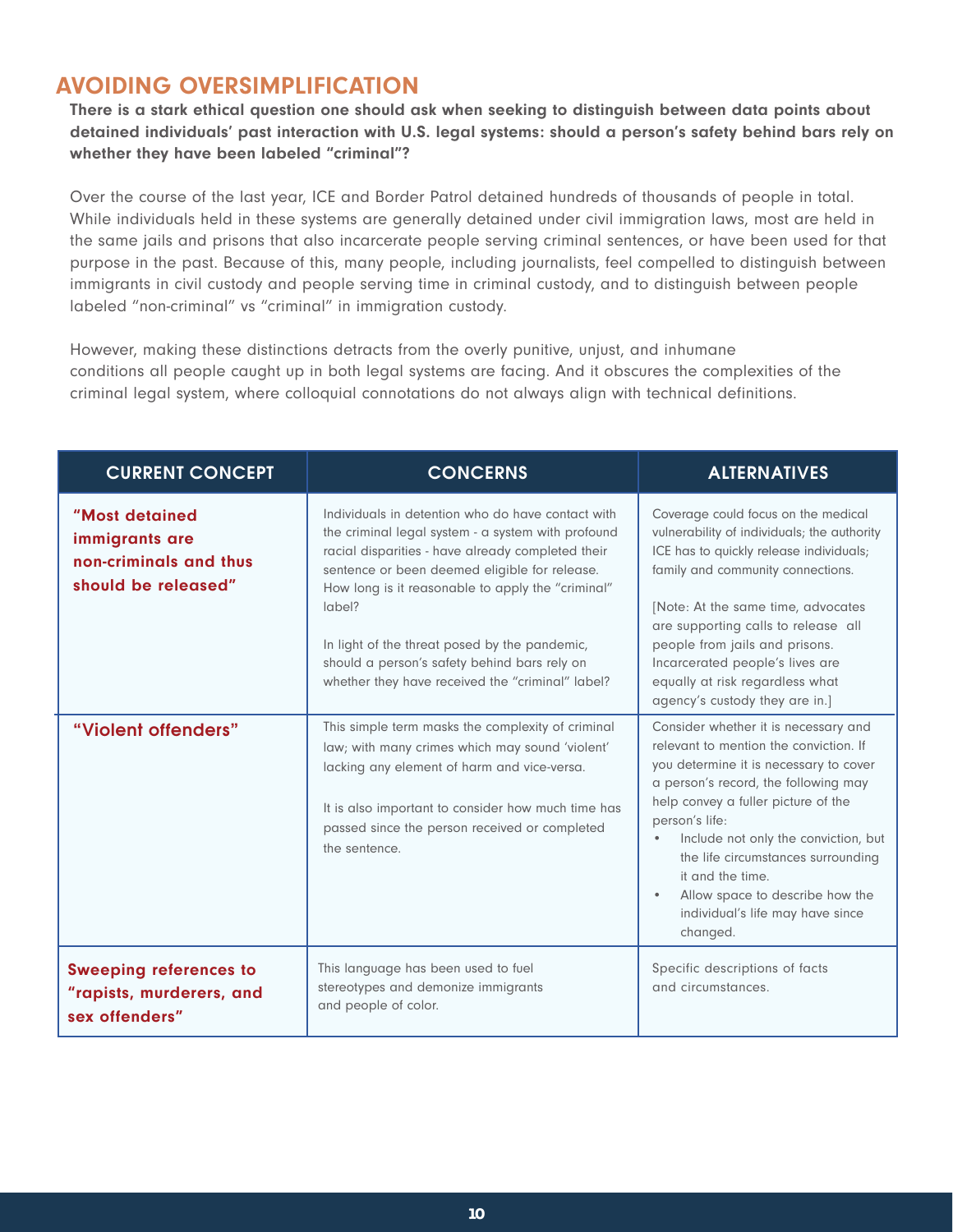#### PERSPECTIVES ON SAFETY AND VIOLENCE PREVENTION:

- ICE frequently makes claims related to public safety. Yet other crucial sources and perspectives related to public safety are all too often left out of the conversation.
	- Violence survivors and violence prevention leaders have increasingly found that [alternative solutions](https://www.usatoday.com/story/opinion/policing/2020/01/22/end-mass-incarceration-u-s-needs-prison-alternatives-violent-crimes/4466214002/) which do not involve incarceration are the most effective options for building community safety.
	- This is a perspective [shared](https://undergroundscholars.berkeley.edu/news/2019/3/6/language-guide-for-communicating-about-those-involved-in-the-carceral-system)) by formerly imprisoned people who have rebuilt their lives.

### SOURCES

Members of the media should be aware that certain sources which seek to portray themselves as neutral or more researched-based advocates actually have well-documented ties to nativist, white nationalist organizations. The Southern Poverty Law Center has designated two oft-quoted organizations as hate groups.

- [Center for Immigration Studies \(CIS\)](https://www.splcenter.org/fighting-hate/extremist-files/group/center-immigration-studies) "... has a decades-long history of circulating racist writers, while also associating with white nationalists."
- [Federation for American Immigration Reform \(FAIR\)](https://www.splcenter.org/fighting-hate/extremist-files/group/federation-american-immigration-reform)'s "leaders have ties to white supremacist groups and eugenicists and have made many racist statements."1

We encourage reporters to elevate the voices of Black immigrants and formerly detained immigrants. The following is an *initial, partial and developing* list of sources who have offered availability to provide comment and context to reporters on the issues discussed in this guide. We will continue to update this list.

| <b>CONTACT</b>                                                                   | <b>ORGANIZATION</b>                           | <b>CONTACT INFO</b><br>(no for public distribution)                 | <b>ISSUE AREAS</b>                                                                                                                                                                     |
|----------------------------------------------------------------------------------|-----------------------------------------------|---------------------------------------------------------------------|----------------------------------------------------------------------------------------------------------------------------------------------------------------------------------------|
| <b>Abraham Paulos,</b><br>Deputy Director<br>of Policy and<br>Communications     | <b>Black Alliance for Just</b><br>Immigration | abraham@baji.org                                                    | African American and Black<br>immigrant communities; Anti-<br>Blackness, intersection of<br>incarceration and deportation;<br>Racism in U.S. laws/culture,<br>migration, globalization |
| Jacinta González,<br>Senior Campaign<br>Organizer                                | Mijente                                       | jacinta@mijente.net                                                 | Intersection of policing and<br>immigration systems, Latinos and:<br>Defund the Police, policing, criminal<br>justice, BLM, COVID impacts;<br>surveillance                             |
| Ny Nourn,<br><b>Community Advocate</b><br>Anoop Prasad,<br><b>Staff Attorney</b> | Asian Law Caucus                              | nyn@advancingjustice-alc.org<br>anoopp@advancingjustice-<br>alc.org | People w/ convictions in state<br>prison, including SouthEast Asian<br>Refugees; Pardons; interviews with<br>currently, formerly incarcerated<br>people                                |
| Phal Sok,<br>Crimmigration<br>and Technologies<br>Coordinator                    | <b>Youth Justice Coalition</b>                | phal@youthjusticela.org                                             | Immigration, Crimmigration (crime-<br>based deportation), criminal justice,<br>youth justice                                                                                           |

Additionally, with the growth in 'disinformation' efforts, we recommend journalists follow practices such as those outlined at <https://firstdraftnews.org/long-form-article/first-drafts-essential-guide-to/>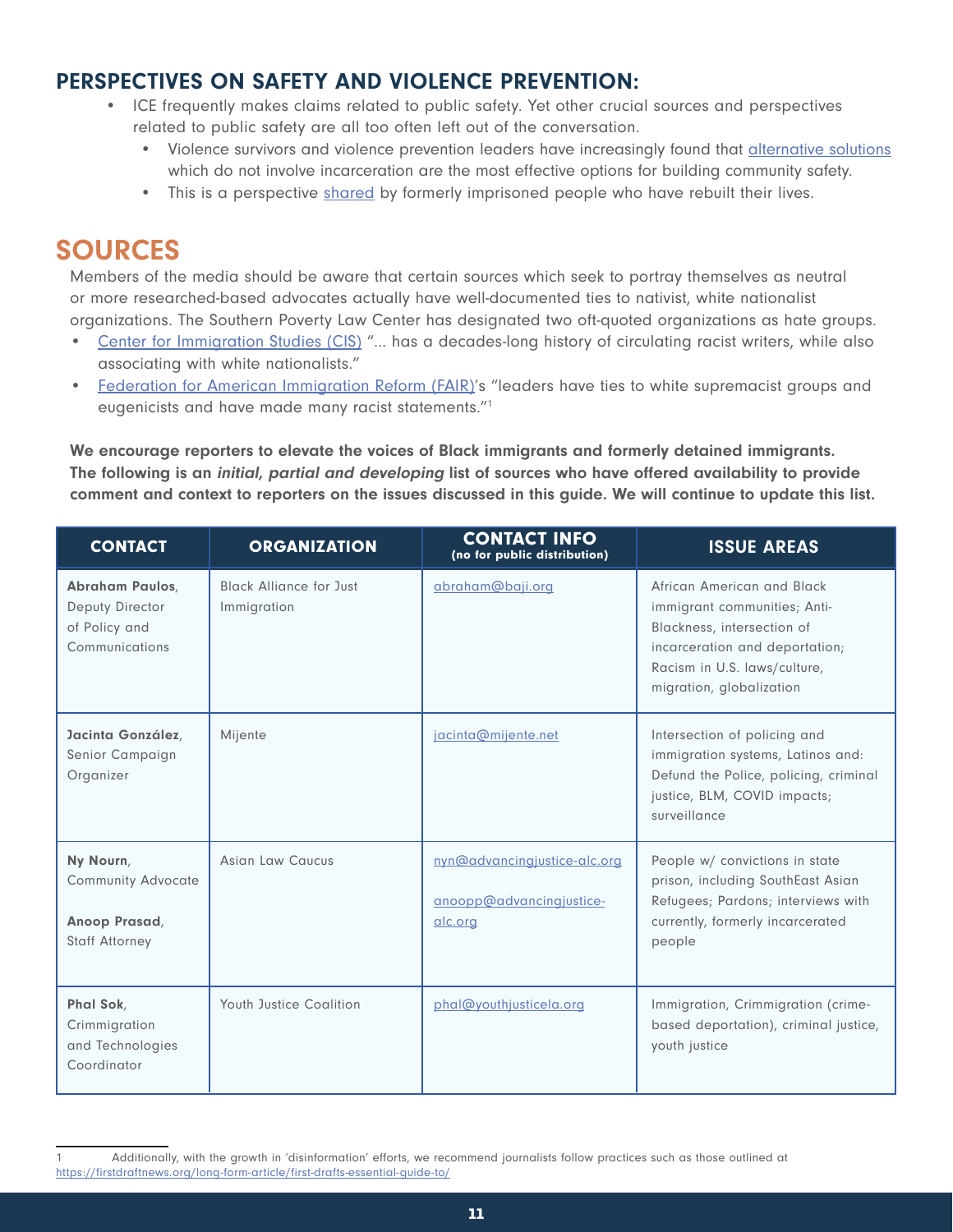| <b>CONTACT</b>               | <b>ORGANIZATION</b>                               | <b>CONTACT INFO</b><br>(no for public distribution) | <b>ISSUE AREAS</b>                                                                                                                                                                                                               |
|------------------------------|---------------------------------------------------|-----------------------------------------------------|----------------------------------------------------------------------------------------------------------------------------------------------------------------------------------------------------------------------------------|
| Lisa Knox,<br>Legal Director | California Collaborative for<br>Immigrant Justice | lisa@ccijustice.org                                 | Efforts to free immigrants<br>from ICE detention through<br>representation, advocacy,<br>litigation; challenging medical<br>neglect in detention and access<br>to vaccination; intersection of<br>immigration and racial justice |
| Ny Nourn,<br>Co-Director     | Asian Prisoner Support<br>Committee (APSC)        | ny@asianprisonersupport.org                         |                                                                                                                                                                                                                                  |

### PHOTOGRAPHS, MUGSHOTS AND B-ROLL

The use of photographs and background images can have a significant influence on how the public perceives issues writ large as well as individual community members' stories.

A consensus among experts and scholars has emerged that mugshots perpetuate racial stereotypes, demean incarcerated people, and also may impede the reintegration of formerly incarcerated people into society. Thus, a growing number of newsrooms are rethinking their use of mugshots, with the Houston Chronicle banning them altogether. The Trump administration's highly politicized use of mugshots on billboards in Fall 2020, criticized as exploitative by leading civil rights groups, casts further doubt on this practice.

In an interview with the [Marshall Project,](https://www.themarshallproject.org/2020/02/11/newsrooms-rethink-a-crime-reporting-staple-the-mugshot) Johnny Perez, a formerly incarcerated New Yorker who is currently director of U.S. prison programs for the National Religious Campaign Against Torture, said regarding mugshots: "It reaffirms existing biases and creates biases where none exist."

Perez and other advocates have also noted that publishing mugshots may make it harder for formerly incarcerated people to get jobs.

#### RECOMMENDATIONS

- Outlets should avoid the use of mugshots and work with community members to find pictures that represent the full context of individuals' lives
- Editors and journalists should clearly explain the outlet's process for photo licensing to community members

#### B-ROLL

Similarly, stock images of faceless immigrants in jumpsuits and chains do not accurately portray the humanity and range of lived experiences among immigrants in ICE detention.

Much B-roll in circulation is provided by government agencies such as [https://www.dvidshub.net/.](ttps://www.dvidshub.net/) By relying excessively on b-roll from government agencies such as ICE and Border Patrol, news outlets may be inadvertently contributing to biased coverage.